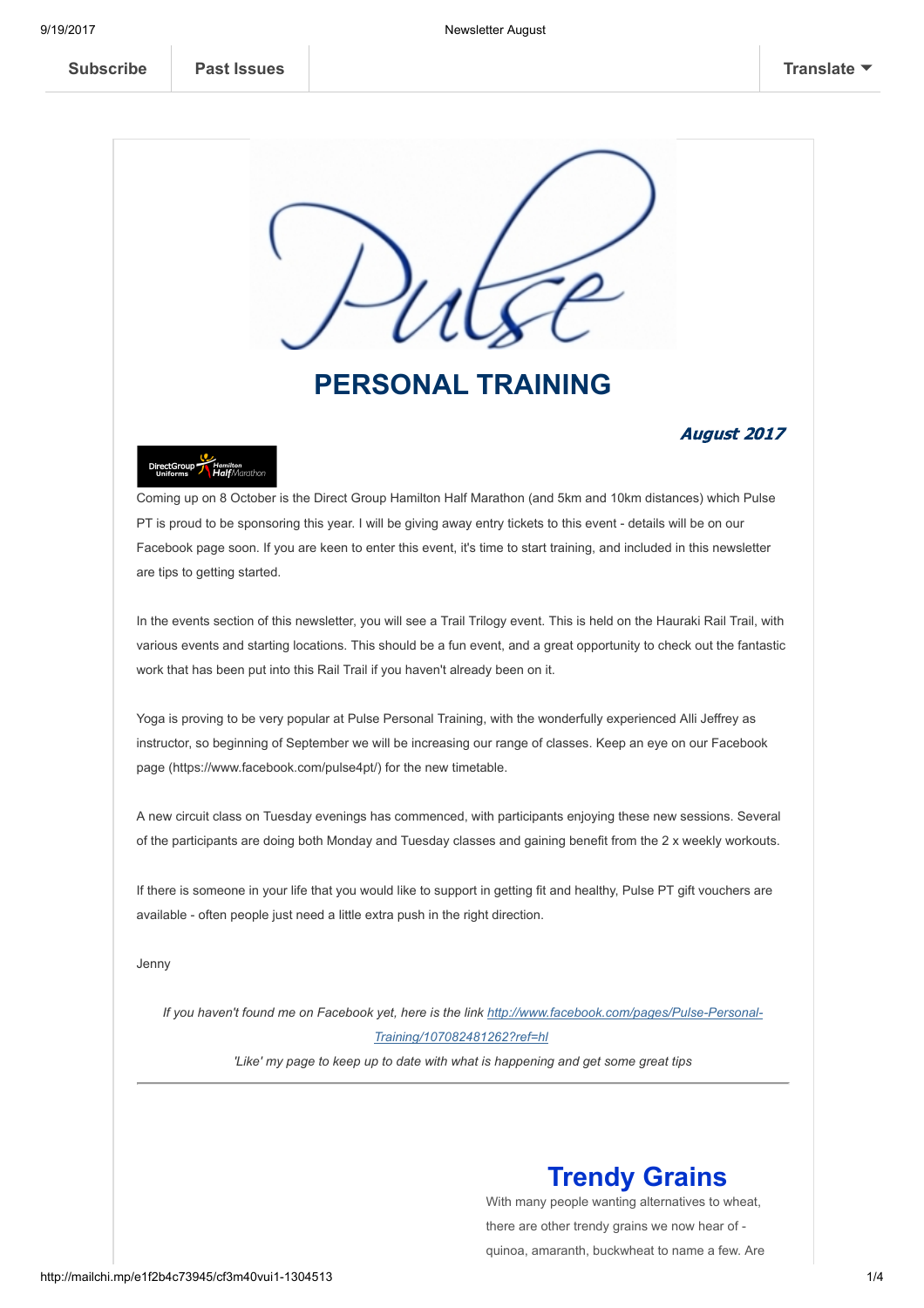

# 5 Minutes

Got a spare 5 minutes?

I bet there is not 1 person who could honestly say they don't have 5 minutes a day to spare, so here is a REALLY speedy workout that is designed to get your heart rate up, get you off your chair or couch, get the muscles and joints moving. It is NOT designed to be an every-day, 'this is all you need' workout - it is just for those days when life is particularly busy and unexpected stuff happens that means you don't get a decent amount of time to exercise. Enjoy.

- 30 seconds jog on spot
- 30 seconds star jumps
- 30 seconds step lunges
- 30 seconds press ups
- 30 seconds punch to ceiling
- 30 seconds press ups
- 30 seconds step lunges
- 30 seconds star jumps
- 30 seconds sprint on spot
- 30 seconds plank

## Preparing for a Fun **Run / Walk**

As we look towards the end of the year, more walking and running events are starting to be planned, and the Direct Group Half Marathon (sponsored by Pulse Personal Training) is a significant one in Hamilton. Even if you haven't thought about doing this kind of event before, why not give it a go? You don't need to win - you just need to participate, and having a goal to work towards is great for your fitness and motivation. Here are some tips to starting out:

• choose the event that you want to work towards (it should be challenging but achievable - take into account what is happening in your life in the next couple of months)

• there are many 'couch to 5km' apps and programmes available to get you started, or contact

 $\blacktriangleright$  quinoa and amaranth have the highest protein content in grains, but wheat follows close behind

▶ all grains contain complete amino acids (quinoa has only slightly higher levels)

▶ brown rice, rye, barley and wheat are lower in fat than trendy grains

▶ rye has 14.6g of fibre per 100g, followed closely by wheat and barley, while quinoa and amaranth have around 7g

▶ wholegrain wheat, oats and rye can also help promote good gut health with prebiotic fibres

▶ people who regularly consume wholegrains are at a reduced risk of developing type 2 diabetes

▶ wheat has 11g of iron per 100g compared to 4.6g of iron for quinoa

So while there are people that need to avoid or minimise their wheat intake, the 'traditional' grains are still beneficial to include in our diets, and having a variety of different grains is ideal.



# Foam Rollers



Foam rollers - love them or loathe them? Most people love the result, but may dislike the actual rolling because it can be quite intense. Rollers provide self-myofascial release (a technical term meaning self massage) and using a roller regularly can reduce injuries, improve mobility/flexibility. Here are some tricks to gain the most benefit:

 $*$  don't go so hard that you are screaming with pain - support yourself with other parts of the body if you need to

✯ roll slowly

✯ roll on all major muscles, not just those that feel tight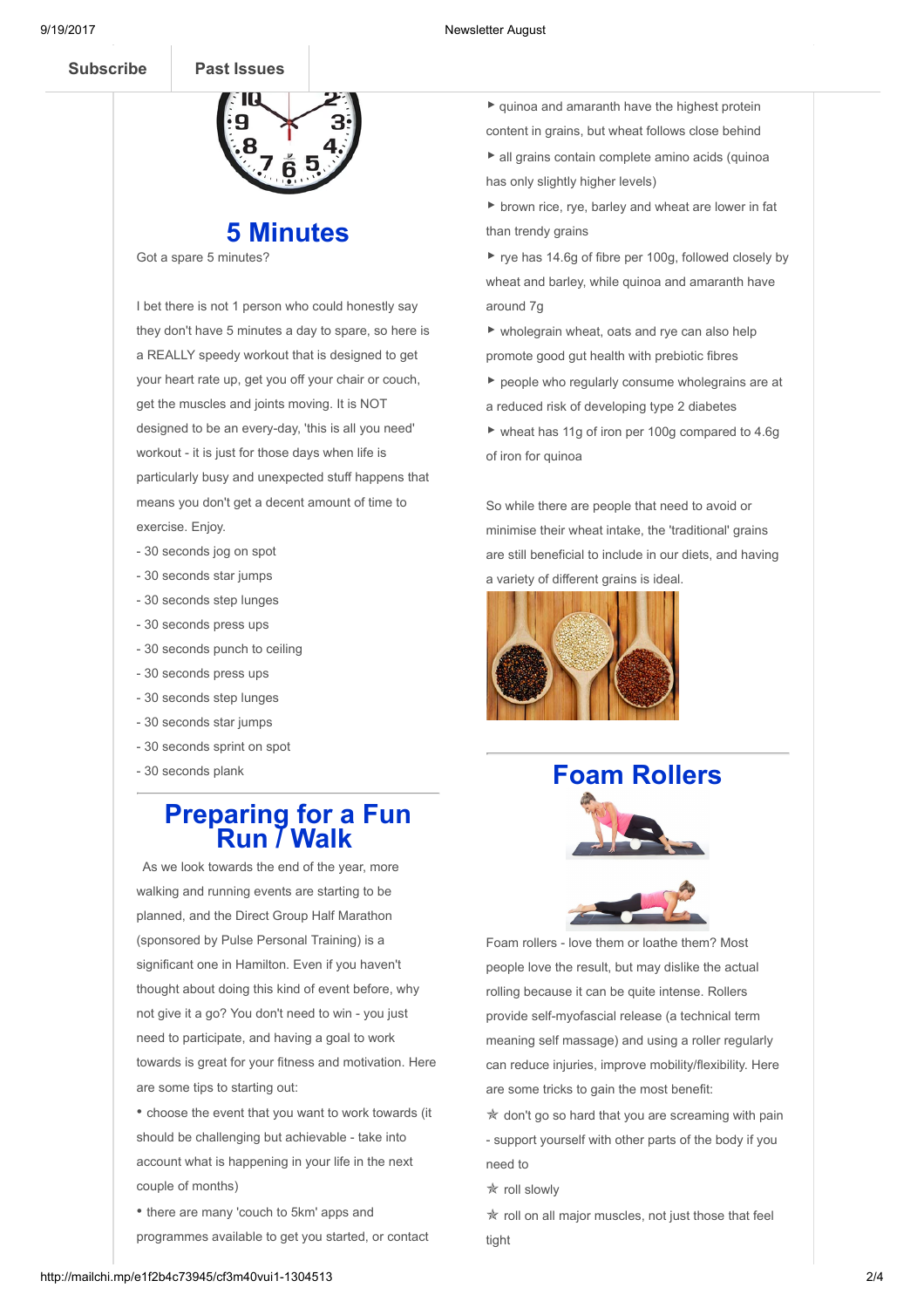- 
- [Subscribe](http://eepurl.com/oUPzX) Past Issues  $\mathbf{v}$  you want to put in enough training that you endow that  $\mathbf{v}$ 
	- the event, not just endure it

• find someone else or a couple of others that have the same goals, and are in a similar position now, to train with for extra motivation

• make sure your shoes are suitable for what you are doing - injuries because of old/inappropriate shoes are a good way to kill your motivation

• baby steps - if you go out too hard too soon you may get demotivated or injured

• ensure you have sufficient rest and recovery periods

• get into a routine - what days you run, what time of the day, and try to avoid disrupting this routine as much as possible

• don't be put off by the weather - as long as you have suitable apparel and can have a hot shower afterwards, there is no reason to not run in the rain or cold

• if you are starting from scratch, make sure you build up your distance, rather than your speed • make sure that you are eating well to support your

training

• there are several organised 5km training runs / walks in Hamilton (all year round) - Sat morning 8am Hamilton Lake and Sunday morning 8am Flagstaff Park to help you with your training



#### knee)

- $*$  be regular once a month isn't enough
- ✯ don't spend too much time on any one area
- ✯ combine rolling with stretching

# Upcoming Events

- Saturday 26 August, Mt Maunganui Half Marathon, 10km and 5km running and walking
- Sunday 27 August, Cambridge Half Marathon, 10km and 5km running and walking
- Saturday 2 September, Hoka One One Kinloch Off-Road Challenge, 5, 10, 21 and 42km distances
- Sunday 3 September, The Moa Experience, Papamoa, 15km trail run
- Saturday 9 September, Whangamata Walk / Run Festival, 5, 10 and 21km distances
- Saturday 16 September, Rotorua Night Trail Run / Walk, 10 and 21km distances
- Sunday 17 September, Trail Trilogy, Hauraki Rail Trail - variety of walking and running distances
- **Sunday 8 October, Direct Group Hamilton** Half Marathon and 5 and 10km walking and running distances, plus corporate challenges



### friend on Facebook | [forward](http://us5.forward-to-friend.com/forward?u=653a2a46572e066523511e5b4&id=d89f8bfcdf&e=[UNIQID]) to a friend

Copyright © 2017 Pulse Personal Training, All rights reserved.